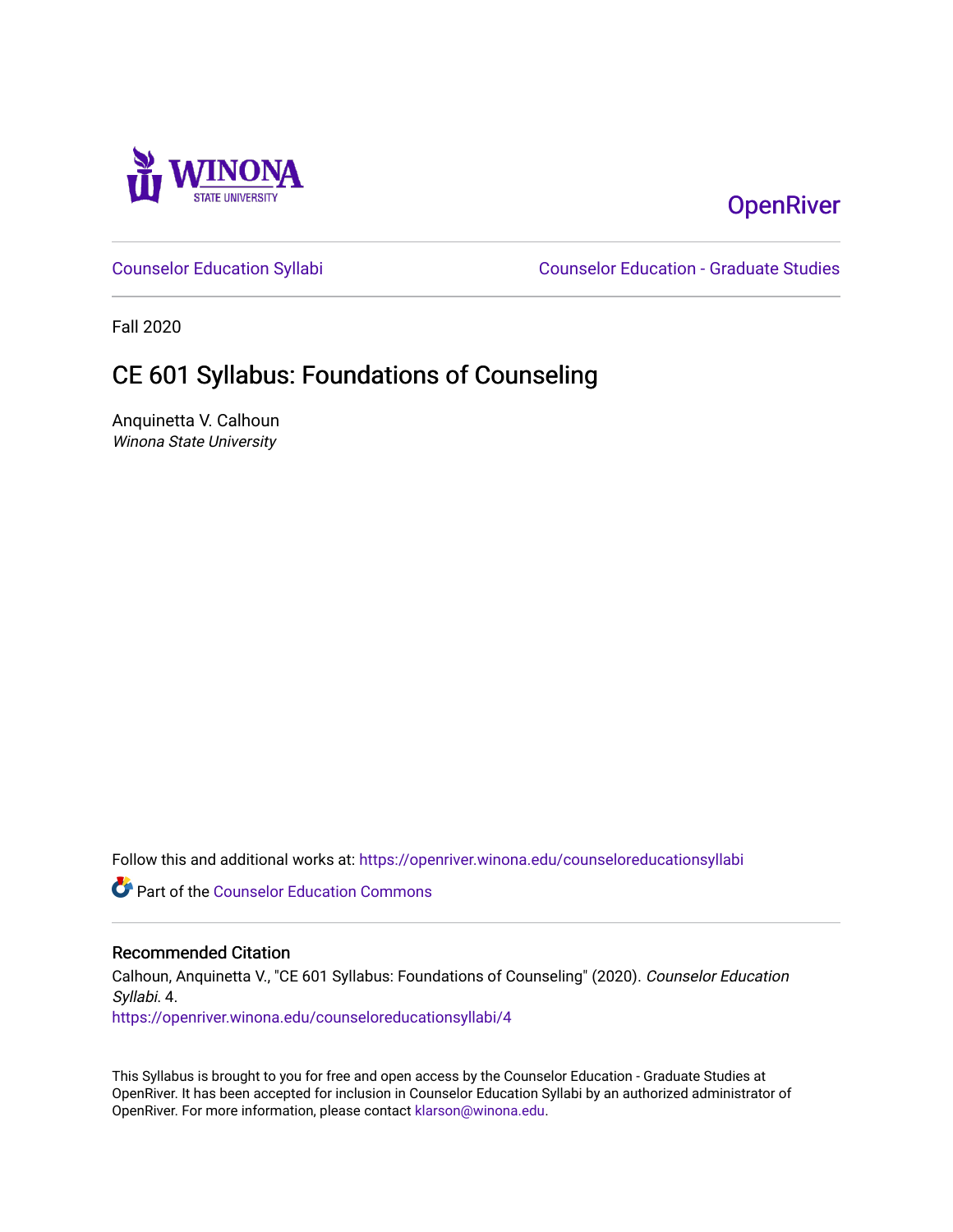| acommunity<br><b>Winona State University</b><br><b>Counselor Education Department</b><br>CE 601: Foundations of Counseling<br>Semester Hours: 3 |                                                                                                                     |  |  |  |
|-------------------------------------------------------------------------------------------------------------------------------------------------|---------------------------------------------------------------------------------------------------------------------|--|--|--|
| <b>Course Location</b>                                                                                                                          | This class is an asynchronous online course; there are no scheduled on-campus class<br>meetings.                    |  |  |  |
| <b>Instructor</b>                                                                                                                               | Anquinetta V. Calhoun, Ph.D.                                                                                        |  |  |  |
| <b>Instructor Phone &amp;</b><br>E-Mail                                                                                                         | Email: <i>anquinetta.calhoun@winona.edu</i> ; Cell: (352) 474-9343;<br>Zoom: https://minnstate.zoom.us/j/4076192192 |  |  |  |
| <b>Program Website</b>                                                                                                                          | https://www.winona.edu/counseloreducation/                                                                          |  |  |  |
| <b>Instructor Office Location</b>                                                                                                               | 349 Helble Hall, Winona Campus [due to COVID-19 my campus office is closed.]                                        |  |  |  |
| <b>Instructor Office Hours:</b>                                                                                                                 | Mondays & Thursdays: $11:00$ am $-5:00$ pm; and Wednesdays by appointment.                                          |  |  |  |

### **I. COURSE DESCRIPTION**

This course introduces students to the profession of counseling. Through scholarly research and writing, students will examine the role and function of counselors in a variety of settings. Current trends and issues in counseling also will be addressed. Throughout the course, major emphasis will be placed on the learning and practice of basic helping skills in a supervised setting.

## **II. COURSE PREREQUISITES**

Prerequisites: Admission to the Counselor Education Department. Grade only.

### **III. COURSE OBJECTIVES**

After completing this course, students should:

- 1. Understand the historical, political, social, and philosophical factors that have influenced the development of counseling as a profession and how contemporary social issues (e.g., technological growth, diversification of the population) and present concerns of the profession (e.g., credentialing, accreditation, preparation standards) influence the practice of counseling in various settings.
- 2. Develop an awareness of their personal characteristics and beliefs that influence their place in the counseling field and their potential role as a counselor.
- 3. Identify roles, functions, preparation standards, credentialing, licensure, and professional identity of counselors.
- 4. Have a working knowledge of the ACA/ASCA code of ethics and standards of practice, of ethical decision-making processes, and of basic legal guidelines in the field.
- 5. Have knowledge of diversity issues, including worldview, race/ethnicity, gender, social class, spirituality, sexual orientation, age, physical and mental status, and equity issues in counseling.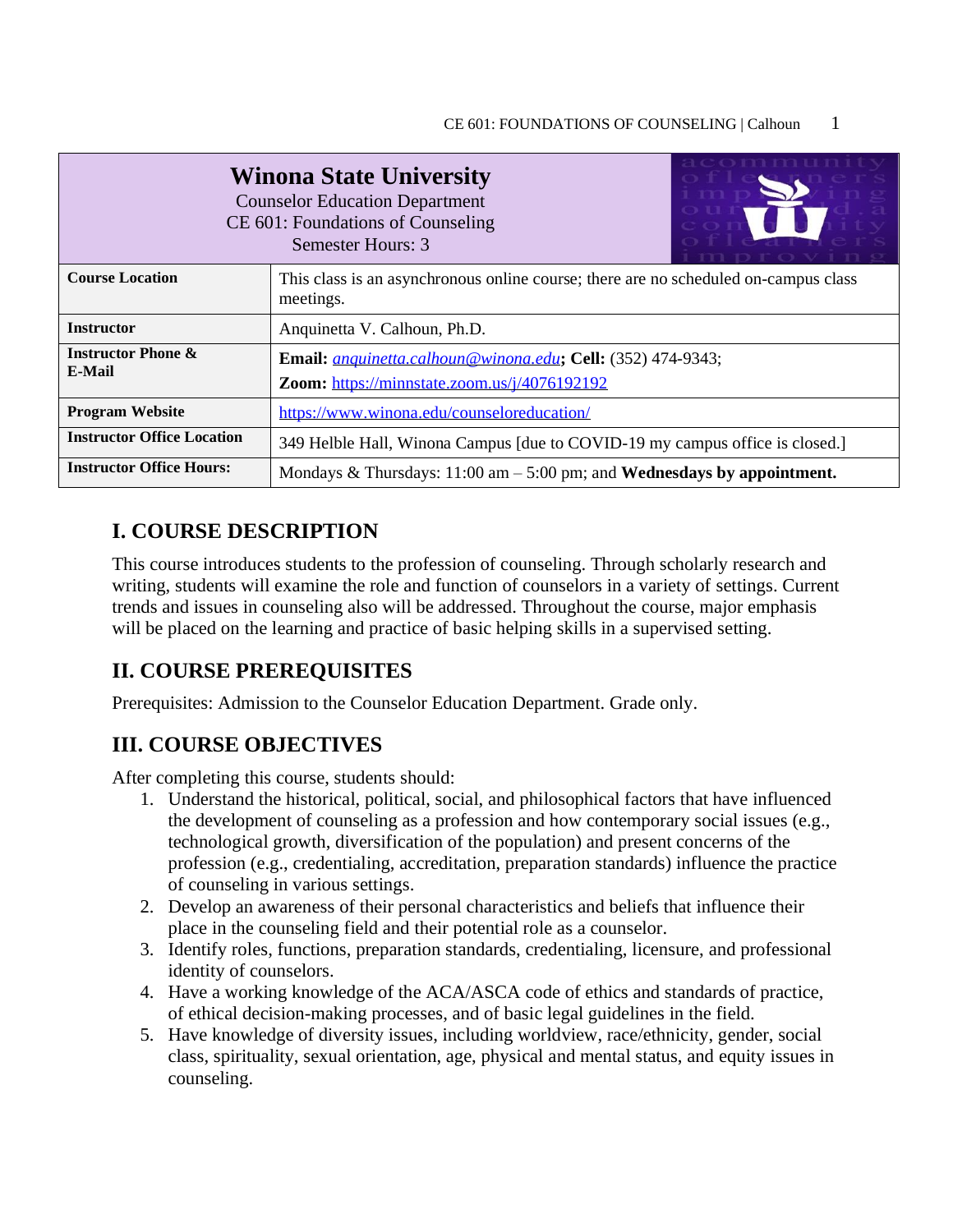- 6. Be able to identify counselor characteristics that influence helping processes and be able to identify the basic competencies and skills necessary to work with diverse populations of clients.
- 7. Be familiar with the settings where counselors work and the types of work settings where counseling professionals practice.
- 8. Have a basic understanding of counseling theories and how individuals grow and change in a systemic context.
- 9. Develop advocacy strategies directed toward (a) promoting the profession of counseling, (b) calling attention to institutional barriers that may impede access, equity, and success for clients, and (c) challenging social barriers that impede access, equity, and success for clients.
- 10. Develop an understanding of the importance of self-care, self-reflection, and preparation is for helping professionals.

# **IV. COURSE REQUIRED TEXTS, RESEARCH BASE & TECHNOLOGY REQUIRED TEXTS:**

- American Psychological Association (APA). (2020). *Publication manual of the American Psychological Association ( 7th ed.).* Washington, DC: Author. ISBN: 978-1-4338- 3216-1
- Neukrug, E. S. (2016). *The world of the counselor: An introduction to the counseling profession (5th ed.).* Boston, MA: Cengage Learning. ISBN: 978-1-305-08729-3
- Skovolt, T.M., & Trotter-Mathison, M. (2016). *The Resilient Practitioner: Burnout and Compassion Fatigue Prevention and Self-Care Strategies for the Helping Professions (3rd ed.).* New York: Routledge. ISBN-10: 1138830070, ISBN-13: 978-1138830073

NOTE: All scholarly written work will adhere to the 7<sup>th</sup> edition of the *Publication manual of the American Psychological Association* formatting guidelines. If you do not already own this text, you will need it throughout your program of study for every scholarly assignment. It is strongly recommended that you purchase this text.

#### **Additional materials, resources, and readings will be posted on the related course D2L page (see course schedule).**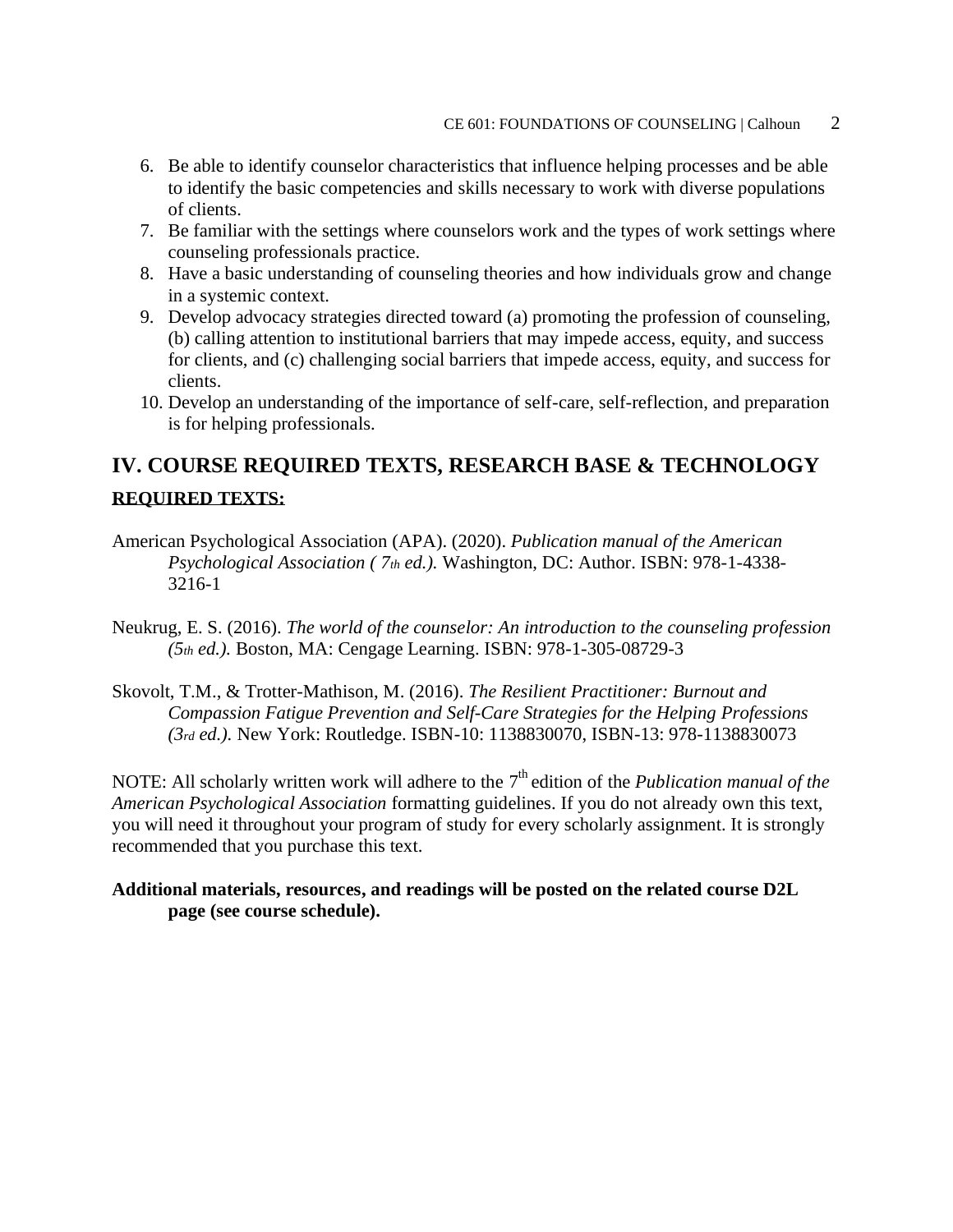### **V. COURSE CONTENT AREAS**

This course meets the Council for the identified Accreditation of Counseling and Related Educational Programs (CACREP, 2016) core content standards. Standards for the **Clinical Mental Health Counseling,** and/or **School Counseling** content areas are outlined below as well (if applicable). The evaluation methods linked to specific standards for CE are included.

| Self-care<br>Professional<br><b>CORE</b><br><b>Advocacy</b><br>Lecture,<br><b>Discussions</b><br><b>Inventory &amp;</b><br>counselor<br>Project<br>readings<br>Plan<br>interviews<br>1. PROFESSIONAL<br><b>ORIENTATION AND</b><br><b>ETHICAL PRACTICE</b> | <b>2016 CACREP STANDARDS</b>                 | <b>LOCATION OF EVALUATION</b> |  |  |  |  |
|-----------------------------------------------------------------------------------------------------------------------------------------------------------------------------------------------------------------------------------------------------------|----------------------------------------------|-------------------------------|--|--|--|--|
|                                                                                                                                                                                                                                                           |                                              |                               |  |  |  |  |
|                                                                                                                                                                                                                                                           |                                              |                               |  |  |  |  |
|                                                                                                                                                                                                                                                           |                                              |                               |  |  |  |  |
|                                                                                                                                                                                                                                                           |                                              |                               |  |  |  |  |
|                                                                                                                                                                                                                                                           | 1a. History and philosophy of the counseling |                               |  |  |  |  |
| $\mathbf X$<br>$\mathbf X$<br>$\mathbf X$<br>profession.                                                                                                                                                                                                  |                                              |                               |  |  |  |  |
| 1b. The multiple professional roles and                                                                                                                                                                                                                   |                                              |                               |  |  |  |  |
| functions of counselors across specialty areas,                                                                                                                                                                                                           |                                              |                               |  |  |  |  |
| and their relationships with human service and<br>$\mathbf X$<br>$\mathbf X$<br>$\mathbf X$                                                                                                                                                               |                                              |                               |  |  |  |  |
| integrated behavioral health care systems,                                                                                                                                                                                                                |                                              |                               |  |  |  |  |
| including interagency and interorganizational                                                                                                                                                                                                             |                                              |                               |  |  |  |  |
| collaboration and consultation.                                                                                                                                                                                                                           |                                              |                               |  |  |  |  |
| 1c. Counselors' roles and responsibilities as                                                                                                                                                                                                             |                                              |                               |  |  |  |  |
| members of interdisciplinary community<br>X<br>$\mathbf X$<br>$\mathbf X$                                                                                                                                                                                 |                                              |                               |  |  |  |  |
| outreach and emergency management response                                                                                                                                                                                                                |                                              |                               |  |  |  |  |
| teams.                                                                                                                                                                                                                                                    |                                              |                               |  |  |  |  |
| 1d. The role and process of the professional                                                                                                                                                                                                              |                                              |                               |  |  |  |  |
| counselor advocating on behalf of the<br>X<br>$\mathbf X$<br>X                                                                                                                                                                                            |                                              |                               |  |  |  |  |
| profession.                                                                                                                                                                                                                                               |                                              |                               |  |  |  |  |
| 1e. Counseling supervision models, practices,<br>X<br>X<br>X<br>$\mathbf{X}$                                                                                                                                                                              |                                              |                               |  |  |  |  |
| and processes.                                                                                                                                                                                                                                            |                                              |                               |  |  |  |  |
| 1f. Professional counseling organizations,                                                                                                                                                                                                                |                                              |                               |  |  |  |  |
| including membership benefits, activities,<br>$\mathbf X$<br>$\mathbf X$<br>$\mathbf X$                                                                                                                                                                   |                                              |                               |  |  |  |  |
| services to members, and current issues.                                                                                                                                                                                                                  |                                              |                               |  |  |  |  |
| 1g. Professional counseling credentialing,                                                                                                                                                                                                                |                                              |                               |  |  |  |  |
| including certification, licensure, and<br>X<br>X                                                                                                                                                                                                         |                                              |                               |  |  |  |  |
| accreditation practices and standards, and the                                                                                                                                                                                                            |                                              |                               |  |  |  |  |
| effects of public policy on these issues.                                                                                                                                                                                                                 |                                              |                               |  |  |  |  |
| 1h. Current labor market information relevant to                                                                                                                                                                                                          |                                              |                               |  |  |  |  |
| opportunities for practice within the counseling<br>$\mathbf X$<br>$\mathbf X$<br>$\mathbf X$<br>profession.                                                                                                                                              |                                              |                               |  |  |  |  |
|                                                                                                                                                                                                                                                           |                                              |                               |  |  |  |  |
| 1e. Advocacy processes needed to address<br>institutional and social barriers that impede                                                                                                                                                                 |                                              |                               |  |  |  |  |
| $\mathbf X$<br>$\mathbf X$<br>X                                                                                                                                                                                                                           |                                              |                               |  |  |  |  |
| access, equity, and success for clients.<br>1. Technology's impact on the counseling                                                                                                                                                                      |                                              |                               |  |  |  |  |
| X<br>$\mathbf X$<br>X<br>$\mathbf X$<br>X<br>profession.                                                                                                                                                                                                  |                                              |                               |  |  |  |  |
| 11. Self-care strategies appropriate to the                                                                                                                                                                                                               |                                              |                               |  |  |  |  |
| $\mathbf X$<br>$\mathbf X$<br>X<br>counselor role.                                                                                                                                                                                                        |                                              |                               |  |  |  |  |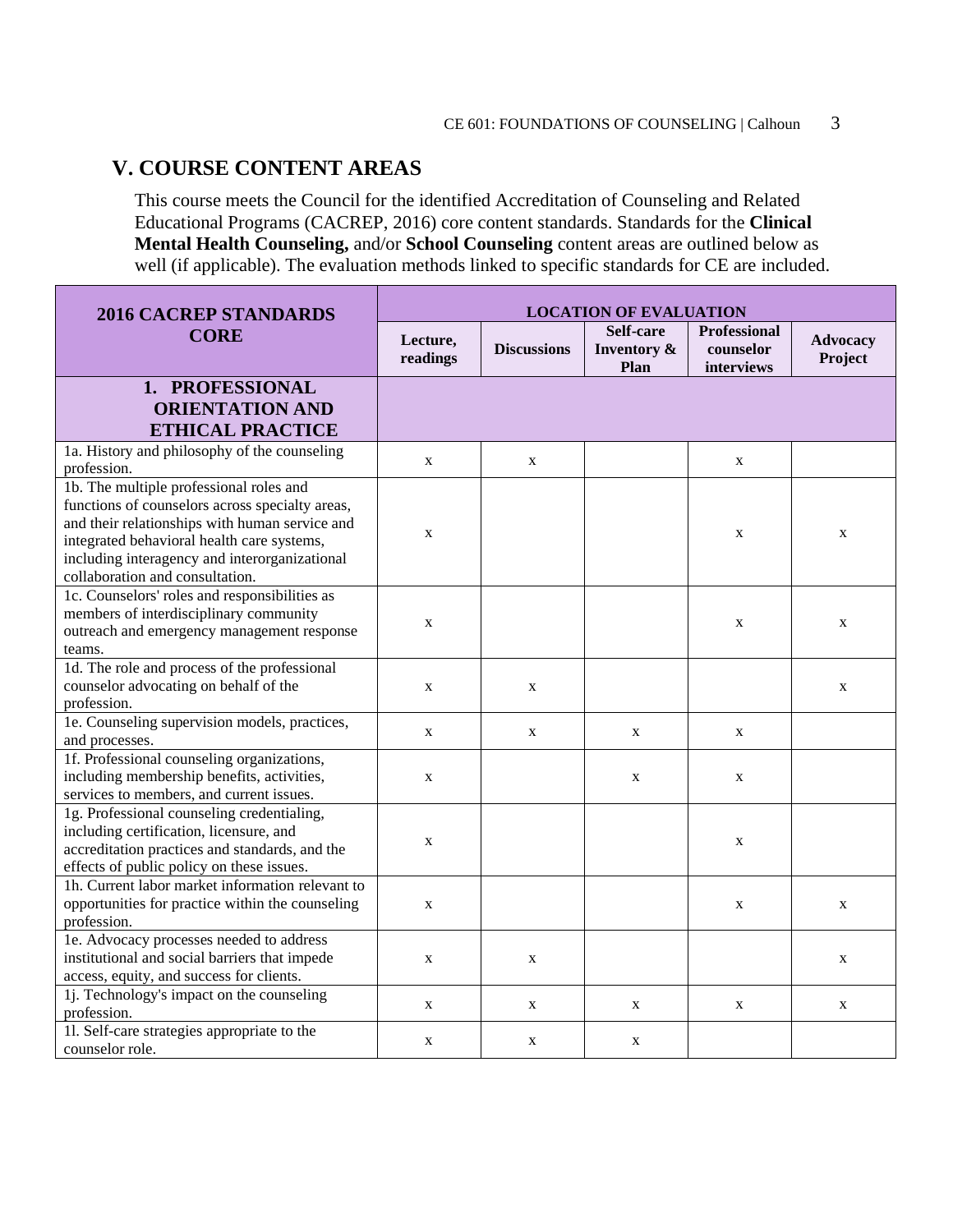| 2. SOCIAL AND CULTURAL                             |              |   |   |   |   |
|----------------------------------------------------|--------------|---|---|---|---|
| <b>DIVERSITY</b>                                   |              |   |   |   |   |
| 2b. Theories and models of multicultural           |              |   |   |   |   |
| counseling, cultural identity development, and     | $\mathbf x$  |   |   |   | X |
| social justice and advocacy.                       |              |   |   |   |   |
| 2d. The impact of heritage, attitudes, beliefs,    |              |   |   |   |   |
| understandings, and acculturative experiences      | X            | X | X | X | X |
| on an individual's views of others.                |              |   |   |   |   |
| 2h. Strategies for identifying and eliminating     |              |   |   |   |   |
| barriers, prejudices, and processes of intentional | $\mathbf{x}$ | X | X | X | X |
| and unintentional oppression and discrimination.   |              |   |   |   |   |
| <b>4. CAREER DEVELOPMENT</b>                       |              |   |   |   |   |
| 4a. Theories and models of career development,     |              |   |   |   |   |
| counseling, and decision making.                   | X            |   |   | X |   |
| <b>5. HELPING RELATIONSHIPS</b>                    |              |   |   |   |   |
| 5k. Strategies to promote client understanding of  |              |   |   |   |   |
| and access to a variety of community-based         | X            |   |   | X | X |
| resources.                                         |              |   |   |   |   |

| <b>2016 CACREP STANDARDS</b>                                                            | <b>LOCATION OF EVALUATION</b> |                    |                                  |                                                |                            |
|-----------------------------------------------------------------------------------------|-------------------------------|--------------------|----------------------------------|------------------------------------------------|----------------------------|
| <b>CLINICAL MENTAL HEALTH</b><br><b>COUNSELING</b>                                      | Lecture,<br>readings          | <b>Discussions</b> | Self-care<br>Inventory &<br>Plan | <b>Professional</b><br>counselor<br>interviews | <b>Advocacy</b><br>Project |
| 1. FOUNDATIONS                                                                          |                               |                    |                                  |                                                |                            |
| 1a. History and development of clinical mental<br>health counseling.                    | $\mathbf{X}$                  |                    |                                  | $\mathbf{X}$                                   | $\mathbf{X}$               |
| 1b. Theories and models related to clinical<br>mental health counseling.                | $\mathbf{X}$                  | $\mathbf{X}$       |                                  | X                                              | $\mathbf{X}$               |
| <b>2. CONTEXTUAL DIMENSIONS</b>                                                         |                               |                    |                                  |                                                |                            |
| 2a. Roles and settings of clinical mental health<br>counselors.                         | $\mathbf{X}$                  | $\mathbf{X}$       |                                  | X                                              | $\mathbf{X}$               |
| 2i. Legislation and government policy relevant<br>to clinical mental health counseling. | X                             |                    |                                  | $\mathbf{X}$                                   | X                          |
| 2j. Cultural factors relevant to clinical mental<br>health counseling.                  | $\mathbf{x}$                  | $\mathbf{X}$       |                                  |                                                | X                          |
| <b>3. PRACTICE</b>                                                                      |                               |                    |                                  |                                                |                            |
| 3e. Strategies to advocate for persons with<br>mental health issues.                    | $\mathbf{x}$                  |                    |                                  | $\mathbf{x}$                                   | X                          |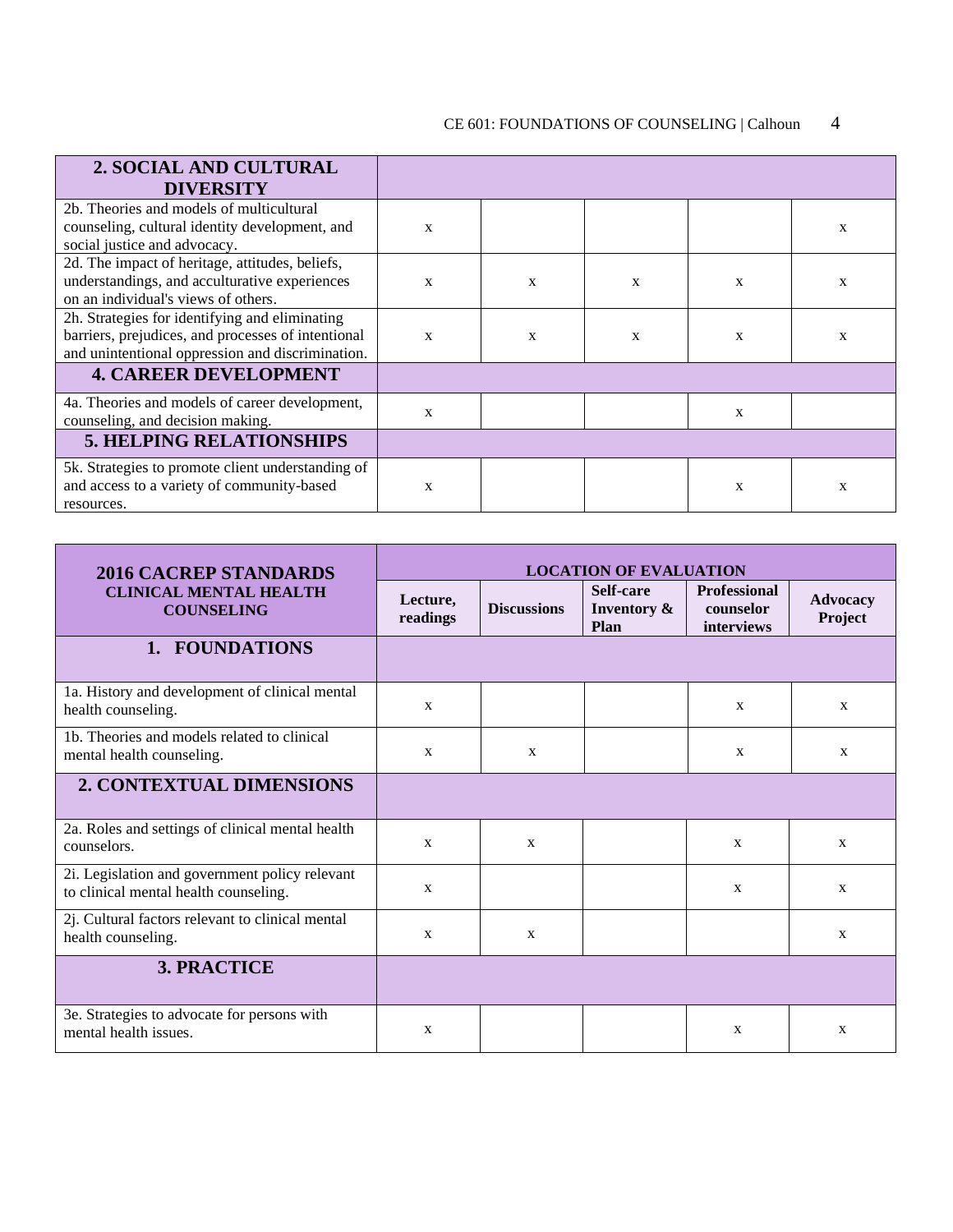#### CE 601: FOUNDATIONS OF COUNSELING | Calhoun 5

| <b>2016 CACREP STANDARDS</b>                                                                                                     | <b>LOCATION OF EVALUATION</b> |                    |                                  |                                                |                     |
|----------------------------------------------------------------------------------------------------------------------------------|-------------------------------|--------------------|----------------------------------|------------------------------------------------|---------------------|
| <b>School Counseling</b>                                                                                                         | Lecture,<br>readings          | <b>Discussions</b> | Self-care<br>Inventory &<br>Plan | <b>Professional</b><br>counselor<br>interviews | Advocacy<br>Project |
| <b>1. FOUNDATIONS</b>                                                                                                            |                               |                    |                                  |                                                |                     |
| 1a. History and development of school<br>counseling.                                                                             | $\mathbf{X}$                  | $\mathbf X$        |                                  | $\mathbf X$                                    |                     |
| 2. CONTEXTUAL DIMENSIONS                                                                                                         |                               |                    |                                  |                                                |                     |
| 2a. School counselor roles as leaders, advocates,<br>and systems change agents in P-12 schools.                                  | X                             | $\mathbf{X}$       |                                  | $\mathbf{X}$                                   |                     |
| 2b. School counselor roles in consultation with<br>families, P-12 and postsecondary school<br>personnel, and community agencies. | $\mathbf{X}$                  |                    |                                  | $\mathbf{X}$                                   | X                   |
| 2f. Competencies to advocate for school<br>counseling roles.                                                                     | $\mathbf X$                   | $\mathbf X$        |                                  | X                                              | X                   |
| 21. Professional organizations, preparation<br>standards, and credentials relevant to the<br>practice of school counseling.      | $\mathbf{X}$                  |                    | $\mathbf{X}$                     |                                                |                     |
| <b>3. PRACTICE</b>                                                                                                               |                               |                    |                                  |                                                |                     |
| 3l. Techniques to foster collaboration and<br>teamwork within schools.                                                           | X                             |                    |                                  | $\mathbf{X}$                                   |                     |

## **VI. METHODS OF INSTRUCTION**

The instructor will employ a variety of instructional methods to facilitate student learning including:

- a. Lecture and readings
- b. Discussion
- c. Videotapes, film, and PowerPoint presentations
- d. Internet-based learning
- e. Case studies and responses to manual exercises
- f. Reflective self-evaluations
- g. Student presentations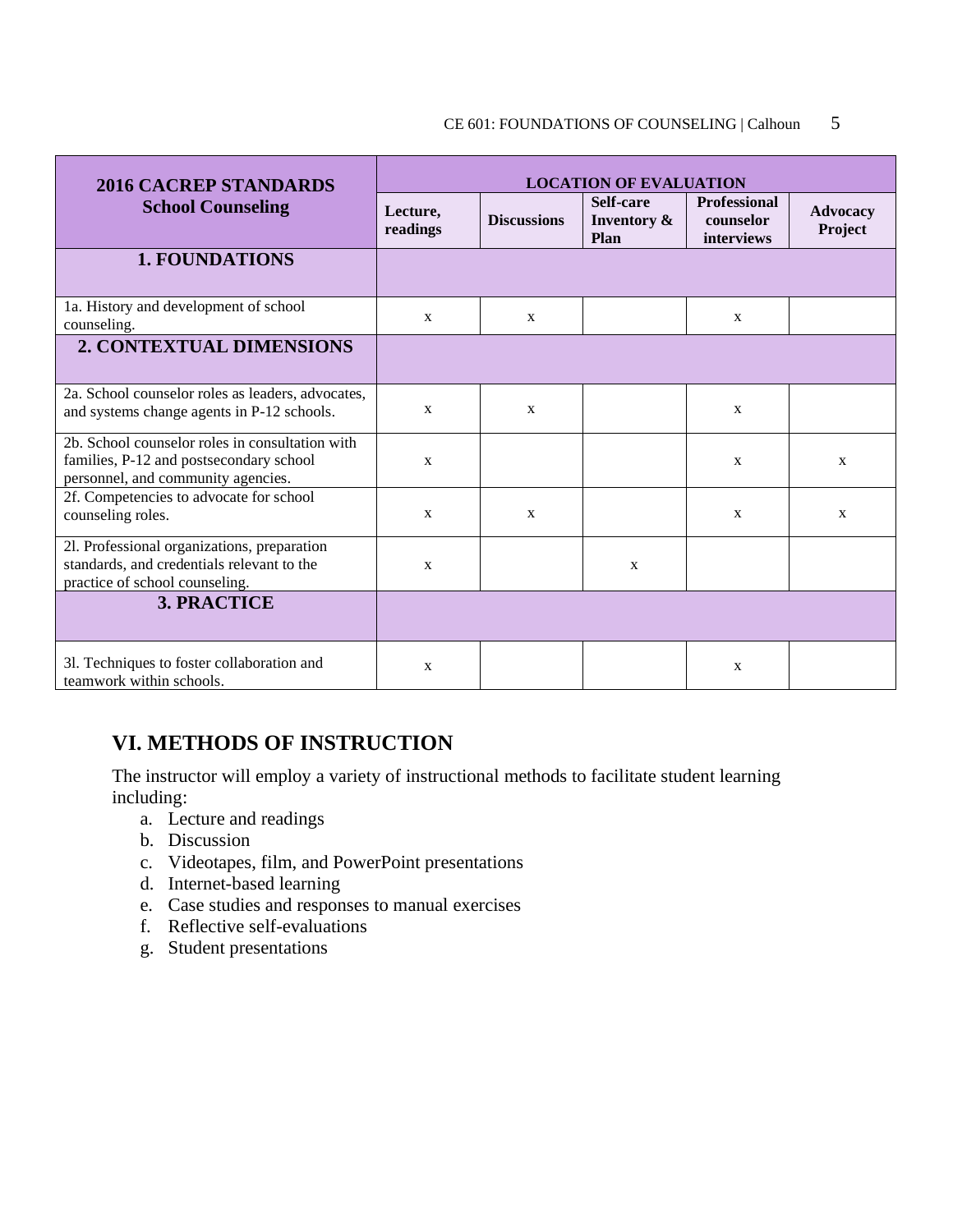## **VII. COURSE EVALUATION METHODS**

### **A. Grading for Course**

I will provide feedback on written work. Evaluation includes both cognitive work and skill development. Points will be assigned. If you have questions concerning any type of evaluation you receive, please see me immediately with the evaluation in question. Remember, this class is a learning and growing experience. Perfection is not expected, but improvement over the course of the semester is.

Total points possible for course: 100

A:  $100 - 90 = 90\% +$ 

B:  $89 - 80 = 80\% +$ 

C:  $79 - 70 = 70\% +$ 

Below a C (69 or below): Remediation plan to continue in CED

| <b>Course</b><br>Obj. | <b>Assignment</b>                                                                          | <b>Due Date</b>                                                                                                   | <b>Points</b> |
|-----------------------|--------------------------------------------------------------------------------------------|-------------------------------------------------------------------------------------------------------------------|---------------|
| $1 - 9$               | <b>Discussion Questions</b>                                                                | $8/31$ , $9/14$ , $9/28$ , $10/12$ &<br>11/23/2020 5:00 pm w/peer<br>comments the following Friday by<br>11:59 pm | 10            |
| 2 & 10                | <b>Self-Care Reflections</b>                                                               | Bi-weekly                                                                                                         | 14            |
| $3 - 8$               | <b>Professional Counselor Interviews</b>                                                   | 10/19/2020 11:59 pm                                                                                               | 12            |
|                       | EPP & Handbook Page (screenshots)                                                          | 8/31 & 10/05/2020 11:59 pm                                                                                        | $\ast$        |
| $1, 2, 4$ -<br>9      | Advocacy Project Presentation & Handout                                                    | 11/23 & 11/30/2020 11:59 pm                                                                                       | <b>10</b>     |
| $1, 2, 4$ -<br>9      | Advocacy Project Research Paper (7-Article Literature<br>Review or Annotated Bibliography) | 11/09/2020 11:59 pm                                                                                               | 15            |
| 2 & 10                | Self-Care Inventory, Action Plan & Final Reflection                                        | 08/31 & 12/07/2020<br>$11:59$ pm                                                                                  | 14            |
| $1 - 9$               | <b>MIDTERM</b>                                                                             | 10/12/2020 11:59 pm                                                                                               | 10            |
| $1 - 10$              | <b>FINAL</b>                                                                               | 12/10/2020 11:59 pm                                                                                               | 15            |
|                       |                                                                                            |                                                                                                                   | <b>100</b>    |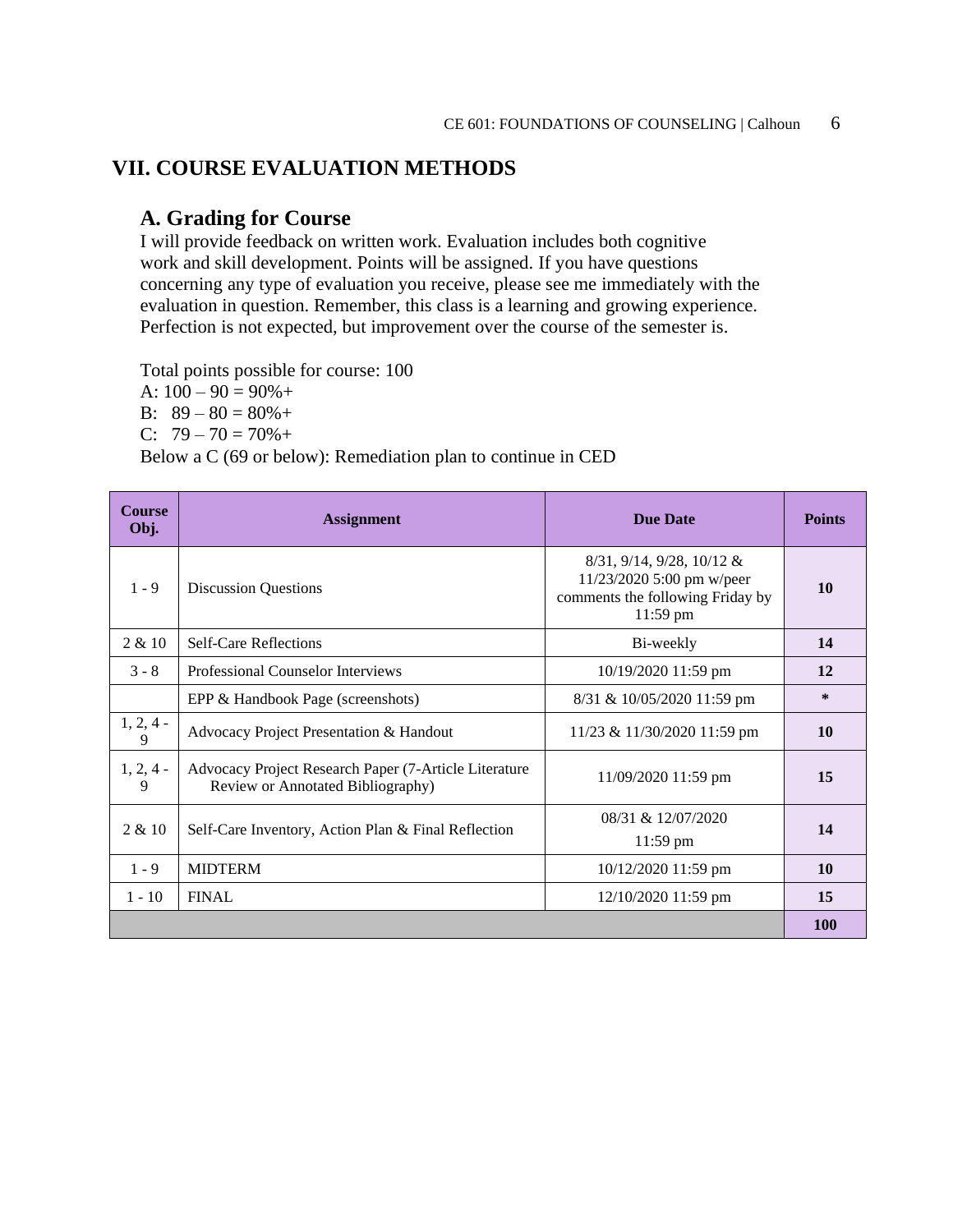### **B. Description of Assignments**

All assignments will be placed in the D2L platform unless otherwise indicated by the professor.

#### Electronic Program Plan (EPP) & Handbook Page (screenshots)

An important part of your professional journey is the completion of all necessary components of the program, meeting with your advisor, and asking important questions. We will review the handbook and you should turn in the handbook page no later than **August 31**. After completing your EPP form, take a screen shot and upload it to D2L by **October 5** so you may move on through the program as planned.

#### Discussion Questions on Assigned Readings (10 points)

Students will submit questions on specific topics outlined by the instructor (see D2L "Discussion" page). We will have five discussion boards from Neukrug's (2016) *The World of the Counselor 5th Ed.* throughout the semester. Course texts and scholarly literature should be used to support comments and opinions, include citing and referencing at the bottom of your comment post, at least one source in each post to support your comments and opinions about that topic. Students are expected to view peers' posts and **required to respond thoughtfully to at least two questions posted by your peers.**

#### **NOTE: There should be no more than two answers per question. If you read a question that already has more than two responses, please select a new question to answer.**

- Discussion Question #1–Original post due Monday, 8/31/20 by 5:00 pm; comments to others due Friday, 9/04/20 by 11:59 pm.
- Discussion Question #2–Original post due Monday, 9/14/20 by 5:00 pm; comments to others due Friday, 9/18/20 by 11:59 pm.
- Discussion Question #3–Original post due Monday, 9/28/20 by 5:00 pm; comments to others due Friday, 10/02/20 by 11:59 pm.
- Discussion Question #4–Original post due Monday, 10/12/20 by 5:00 pm; comments to others due Friday, 10/16/20 by 11:59 pm.
- Discussion Question #5–Original post due Monday, 11/23/20 by 5:00 pm; comments to others due the next Monday\* 11/30/20 by 11:59 pm \**due to the Thanksgiving holidays.*

#### Self-Care Reflections (14 points)

Skovolt & Trotter-Mathison (2016) have researched the concept of self-care and offer wisdom on how helping professional sabotage ourselves based on our ideas of what care-giving looks like and overlooking the necessity of caring for the self.

A series of reflection assignments will be posted bi-weekly on D2L. After reading assigned chapters, students will write their reflections based on the following:

*What? -- What did you learn?*

*So what? -- Reflect upon the learning. How is it relevant or why is it important? Now what? -- Consider ways to extend the learning to your personal self-care plan*.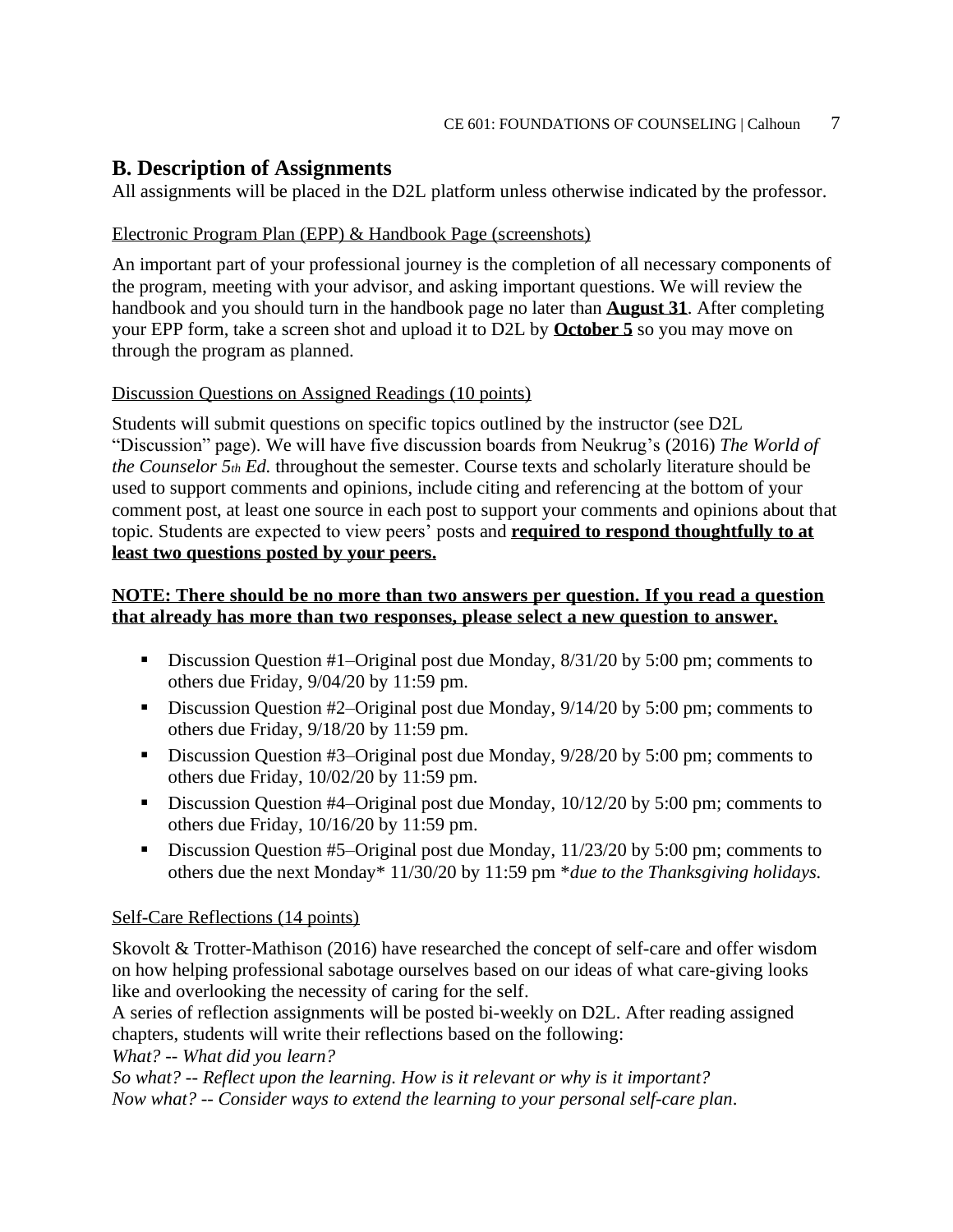#### Professional Counselor Interviews (12 points)

Students will interview both a professional clinical/mental health counselor and a professional school counselor about their role in the counseling field as well as changes and important issues within the field. The professional must have received his/her training and education as a counselor in a program similar to the Counselor Education program. That means they must have a Master's degree in counseling or a similar profession and work in counseling setting appropriate for someone completing this program. You may not interview a family member or close friend for this assignment. You are to write a reaction paper to the interviews, indicating issues that were salient for you regarding the counseling profession, training, the role of the counselor, how the two similarly trained professionals interface and current issues within the field. The paper should reflect your awareness of the profession and role as a counselor as opposed to a summary of the interviews, with a comparison and contrast of the two roles. This paper is not a summary of the interviews but your REACTION to them: reflection of the experience, comparison of the roles, and insights you developed from the interviews, as well as questions that were answered for you and questions that have arisen as a result of the experience. I am looking for your "inner dialogue" of the interviews. This paper should be 6-8 pages in length utilizing APA format.

You must obtain informed consent from the professional you are interviewing and submit the signed form to the professor with your assignment. An informed consent document is included in course content on D2L.

#### Advocacy Project (25 points)

As counselors and agents of social change, we impact the community and the profession in a variety of ways. Our voices and knowledge create change for our profession and for our clients. Our class will focus advocacy efforts for underserved or oppressed populations. You will identify a population that you have limited knowledge and experience with and an organization that serves that population. You may work alone, in a pair, or in a small group to complete the project.

- **•** After you identify your population (deadline to be determined), you will need to do research in order to determine: (1) barriers that exist for this group, (2) access to and availability of resources, (3) needs of the group.
- You are required to develop an advocacy project related to your identified population. You may work individually, in pairs or in small groups. The project can involve a variety of activities that would be considered advocacy (e.g., volunteer work, developing a brochure, writing letters, speaking with legislative leaders, creating a new resource, fundraising, etc.). Your project may involve the creation of a plan or the implementation of a plan.
- Your final project is a Research Paper that will include a brief literature review (or annotated bibliography) of the population focus, a description of the organization(s) you worked with, and your actual project, along with a Poster and a presentation Handout. You may include any additional information gathered, photos you may have taken, etc. If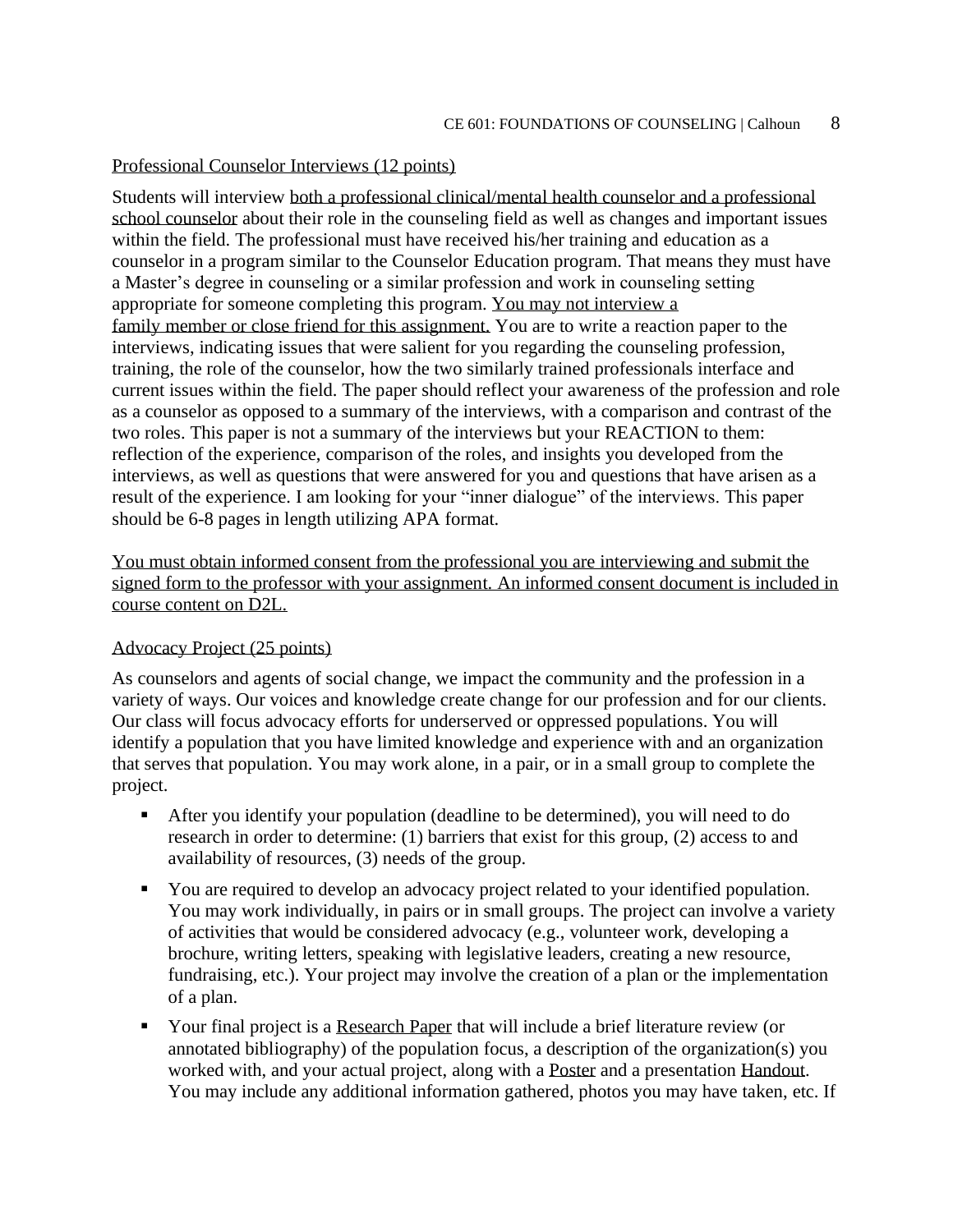you are working as a group, only one poster and handout must be submitted. These will be shared with the class. **Each student must submit an individual research paper (7 article literature review or 7-article annotated bibliography).**

■ Sample poster templates: http://www.winona.edu/psychology/media/corrigan.pdf http://www.winona.edu/psychology/media/hammel1.pdf http://www.posterpresentations.com/html/free\_poster\_templates.html?gclid=CIDX\_cHi0

#### 84CFQIaaQodAWgPaA

#### Self-Care Inventory, Self-Care Action Plan & Final Reflection (14 points)

In addition to completing the Self-Care Inventory included in the Skovolt & Trotter-Mathison (2016) text, each student is required to develop a Self-Care Action Plan following the outline as explained in Skovolt & Trotter-Mathison (2016) Chapter 14 (page 258) and after completing your plan, write a Self-Care Final Reflection describing your experiences of taking the inventory, reading the text, developing self-care strategies, and developing the action plan. Although plan length will vary, the final reflection should be approximately 250 words.

#### Exams (25 points combined)

There will be two exams that will test students' knowledge of the various topics in counseling discussed in class readings (specifically the Neukrug (2016) text). The midterm exam (10 points) will be multiple choice with one narrative, you will be allowed to use your text, and the multiple choice section will be time-limited. The final exam (15 points) will be narrative (essays).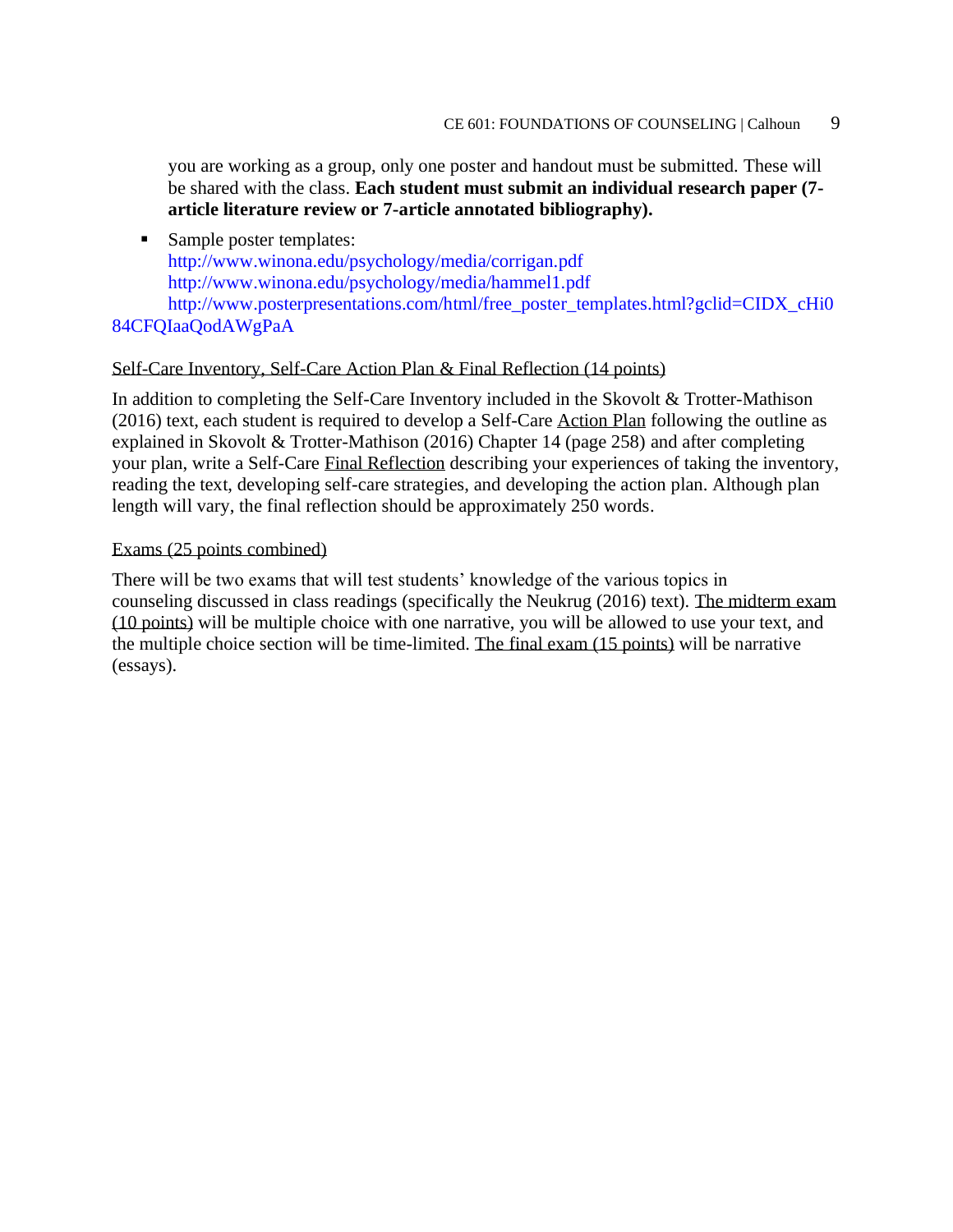### **VIII. UNIVERSITY EXPECTATIONS & COURSE POLICIES**

#### **A. University Expectations and Resources**

- **Diversity Statement:** This is meant to be a safe, welcoming, and inclusive classroom environment for students of all races, ethnicities, sexual orientations, gender identities/variances, ages, religions, economic classes, and ability statuses. As such, you will be encouraged and challenged to use language and basic counseling techniques that are respectful, inclusive, representative and culturally appropriate.
- **Academic Integrity:** Students are expected to practice professionalism and academic integrity in all assignments and class discussions. This includes but is not limited to treating other students and the professor respectfully, engaging in meaningful class discussions, thinking and writing critically and thoughtfully, creating original works, and citing all resources using APA format. Plagiarism will result in loss of credit for this course, and further consequences may result from the university system. The collegiate policy on plagiarism and cheating is outlined in the Student Handbook. It is your responsibility to be aware of this policy. You can also find it online at: [http://www.winona.edu/sld/academicintegrity.asp.](http://www.winona.edu/sld/academicintegrity.asp)
- **Electronic Device Notice:** As a matter of courtesy to your classmates and the instructor, please turn off your beepers, cell phones, and any other electronic devices that make any noise.
- **Laptop/PDA Policy:** Excluding students with a documented disability, the use of laptops and PDAs in class is prohibited without prior permission of the instructor.
- **Class Visitor Policy:** Due to the clinical nature of this course in this curriculum, visitors of any age are not allowed without prior permission of the instructor.
- **E-mail Policy:** You are assigned a university e-mail account that will be used by professors. Students should make every effort to get to know their account and check it regularly.
- **Accommodations:** Students with documented disabilities who may need accommodations, who have any medical emergency information the instructor should know of, or who need special arrangements in the event of an evacuation, should make an appointment with the instructor as soon as possible, no later than the 1st week of the term. According to Section 504 of the Rehabilitation Act of 1973, students with disabilities have the right to receive necessary reasonable accommodations and support services to allow equal access at Winona State University. If you have a disability that requires accommodations, you are eligible for support through access services, found at [http://www.winona.edu/accessservices/gettingstarted.asp.](http://www.winona.edu/accessservices/gettingstarted.asp)
- **Commitment to Inclusive Excellence:** WSU recognizes that our individual differences can deepen our understanding of one another and the world around us, rather than divide us. In this class, people of all ethnicities, genders and gender identities, religions, ages, sexual orientations, disabilities, socioeconomic backgrounds, regions, and nationalities are strongly encouraged to share their rich array of perspectives and experiences. If you feel your differences may in some way isolate you from WSU's community or if you have a need of any specific accommodations, please speak with the instructor early in the semester about your concerns and what we can do together to help you become an active and engaged member of our class and community. Campus resources for students: [http://www.winona.edu/diversity/estatement.asp.](http://www.winona.edu/diversity/estatement.asp)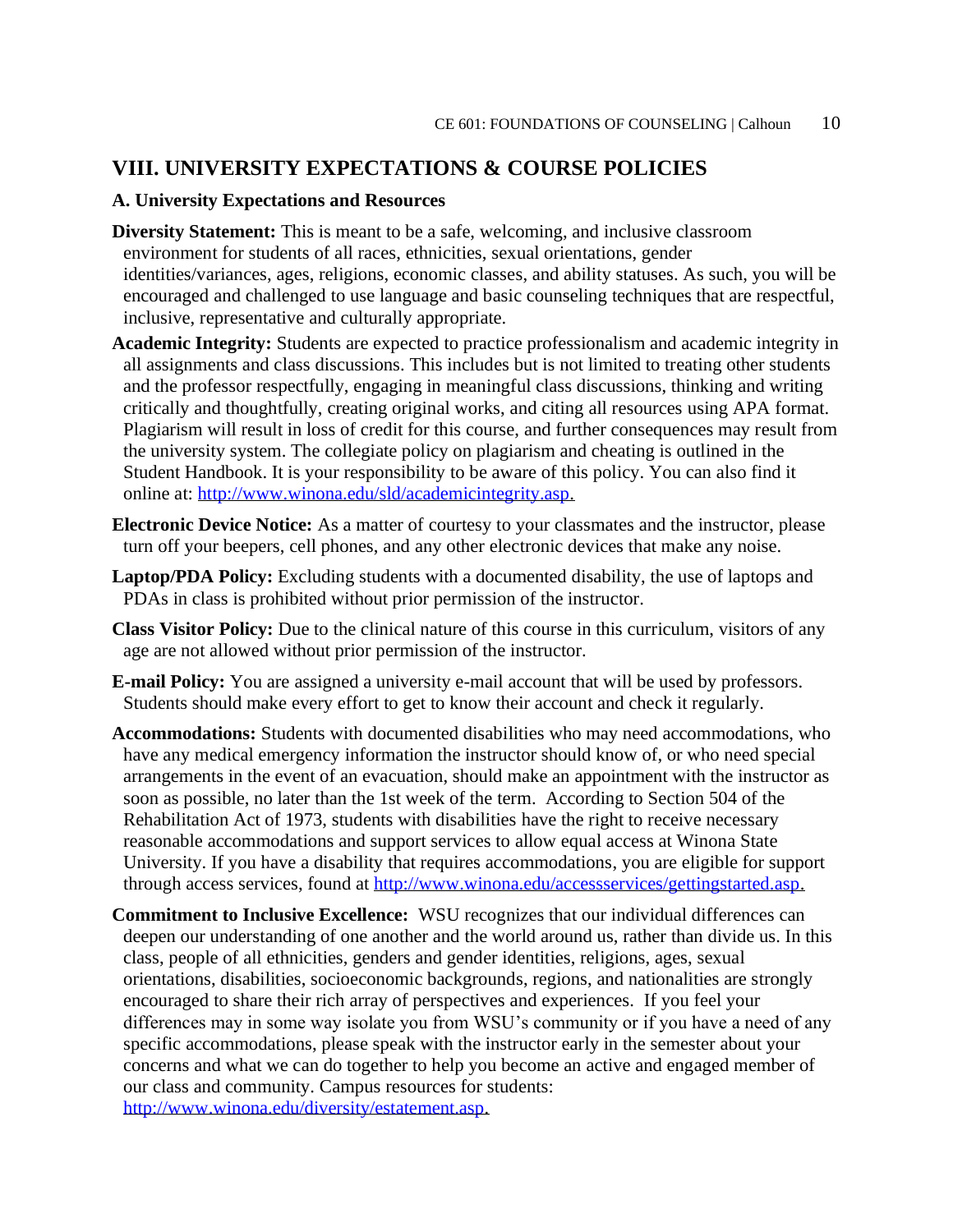#### **B. Graduate Student Resources**

**General Information:** Academic calendar, forms and other procedures for graduate students can be found at<http://www.winona.edu/gradstudies/currentstudents.asp>

WSU-Rochester Student & Campus Services, UCR Room SS128, 285-7100, [\(www.winona.edu/rochester/\)](http://www.winona.edu/rochester/): RCTC Counseling Center, UCR Room SS133; 285-7260 [\(www.rctc.edu/counseling\\_career\\_center/\)](http://www.rctc.edu/counseling_career_center/) UCR Learning Center, UCR Room AT306; 285-7182

**Counseling Services:** Graduate school can be very stressful. Counselors are available in Winona and through partnership with RCTC on the UCR campus to help you with a wide range of difficulties.

WSU counselors in Winona are located in the Integrated Wellness Complex 222 and they can be reached at 457-5330. The RCTC Counseling Center is located in SS 133 and can be reached at 285-7260.

**Other Support Services:** WSU-Rochester Student & Campus Services Office and the WSU Inclusion and Diversity Office are dedicated to helping students of all races, ethnicities, economic backgrounds, nationalities, and sexual orientations. They offer tutoring and a wide range of other resources.

The WSU-R Student & Campus Services Office is located in Room SS128 on the UCR campus and can be reached at 285-7100. The WSU Inclusion & Diversity Office is located in Kryzsko Commons Room 122, and they can be reached at 457-5595. Information about the *KEAP Center*, dedicated to supporting diversity on campus, can be found here: [http://www.winona.edu/diversity/22.asp.](http://www.winona.edu/diversity/22.asp)

**UCR Learning Center – Rochester:** For help with writing and the development of papers on the WSU-Rochester campus, contact personnel in AT306 or call 285-7182.

**Writing Center - Winona:** The Writing Center offers free, individualized instruction in all forms and disciplines during any stage of writing, reading, or research. Call 507.457.5505 for an appointment. Walk-ins also welcome.

**Student Grievances:** Students are encouraged to speak directly with instructors when concerns arise. When issues cannot be resolved between the student and the instructor, students have the right to due process. Such complaint procedures are available online at: <http://www.winona.edu/sld/studentgrievance.asp>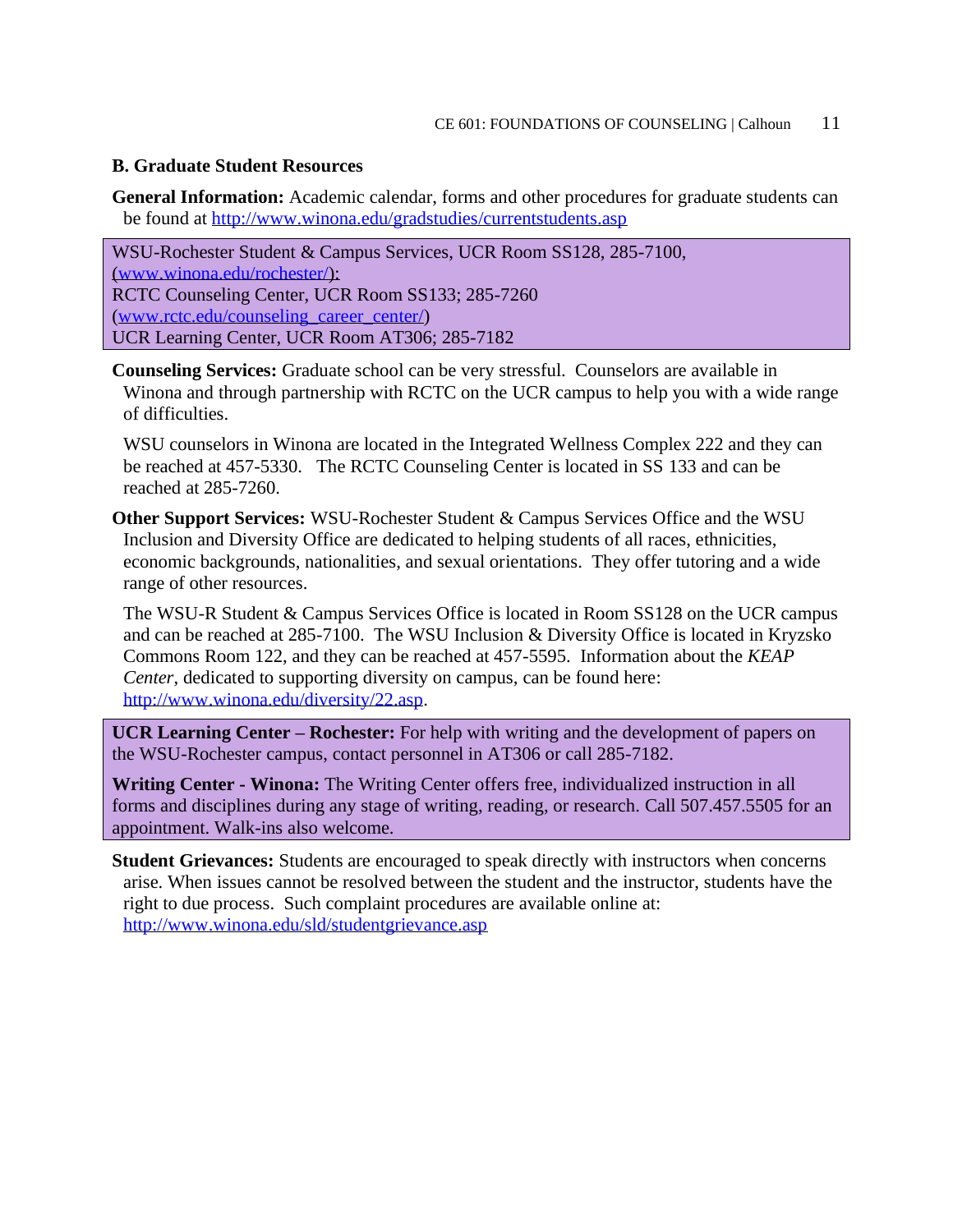## **IX. TENTATIVE\* COURSE SCHEDULE**

| <b>DATE</b> | <b>TOPIC</b>                                        | <b>ACTIVITIES &amp; ASSIGNMENTS</b>                                                                                                                                                                                                                 |
|-------------|-----------------------------------------------------|-----------------------------------------------------------------------------------------------------------------------------------------------------------------------------------------------------------------------------------------------------|
| 08/24       | Introduction & syllabus<br>Student handbook         | READ: Syllabus, Handbook, and Skovholt & Trotter-<br>Mathison-Intro, Ch. 1 & 2<br><b>Complete online introductions and take Self-care</b><br><b>Inventory</b> (Skovholt & Trotter-Mathison-p. xix)                                                  |
| 08/31       | Professional Orientation, Standards<br>& Advocacy   | READ: Neukrug-Ch. 1, 2 & 3; Professional Standards<br>(ACA & standards of practice for specialization)<br><b>Discussion #1 Comment &amp; Question due</b><br><b>Self-care Inventory Assessment Summary &amp; Signed</b><br><b>Handbook page due</b> |
|             |                                                     |                                                                                                                                                                                                                                                     |
| 09/07       | <b>LABOR DAY HOLIDAY</b><br>(No Class/Office Hours) | READ: Skovholt & Trotter-Mathison-Ch. 3 & 4<br><b>Complete self-care reflection #1</b>                                                                                                                                                              |
| 09/14       | Theories & Skills                                   | READ: Neukrug-Ch. 4 & 5<br><b>Advocacy Project idea submitted</b><br><b>Discussion #2 Comment &amp; Question due</b>                                                                                                                                |
| 09/21       | Hazards of Practice                                 | READ: Skovholt & Trotter-Mathison-Ch. 5 & 6<br><b>Complete self-care reflection #2</b>                                                                                                                                                              |
| 09/28       | Specializations                                     | READ: Neukrug-Ch. 16 & 17<br><b>Advocacy Project proposal submitted</b><br><b>Discussion #3 Comment &amp; Question due</b>                                                                                                                          |
|             |                                                     |                                                                                                                                                                                                                                                     |
| 10/05       | Resiliency                                          | READ: Skovholt & Trotter-Mathison-Ch. 7<br>Complete self-care reflection #3<br><b>Electronic Program Plan (EPP)</b> due<br>MIDTERM - chapters 1-5, 9, 10, 16, 17 due 10/12<br>(D2L)                                                                 |
| 10/12       | Human Development                                   | READ: Neukrug-Ch. 9 & 10<br><b>Discussion #4 Comment &amp; Question due</b><br><b>MIDTERM DUE</b>                                                                                                                                                   |
| 10/19       | The Professional Self                               | READ: Skovholt & Trotter-Mathison-Ch. 8<br><b>Complete self-care reflection #4</b>                                                                                                                                                                  |
| 10/26       | <b>Multicultural Counseling</b>                     | READ: Neukrug-Ch. 14 & 15<br><b>Professional counselor interviews</b><br><b>Due 10/19</b>                                                                                                                                                           |
|             |                                                     |                                                                                                                                                                                                                                                     |
| 11/02       | Personal Renewal                                    | READ: Skovholt & Trotter-Mathison-Ch. 9 & 10<br><b>Complete self-care reflection #5</b>                                                                                                                                                             |
| 11/09       | <b>Systems Counseling</b>                           | READ: Neukrug-Ch. 6, 7 & 8<br><b>Advocacy Project Research Paper due</b>                                                                                                                                                                            |